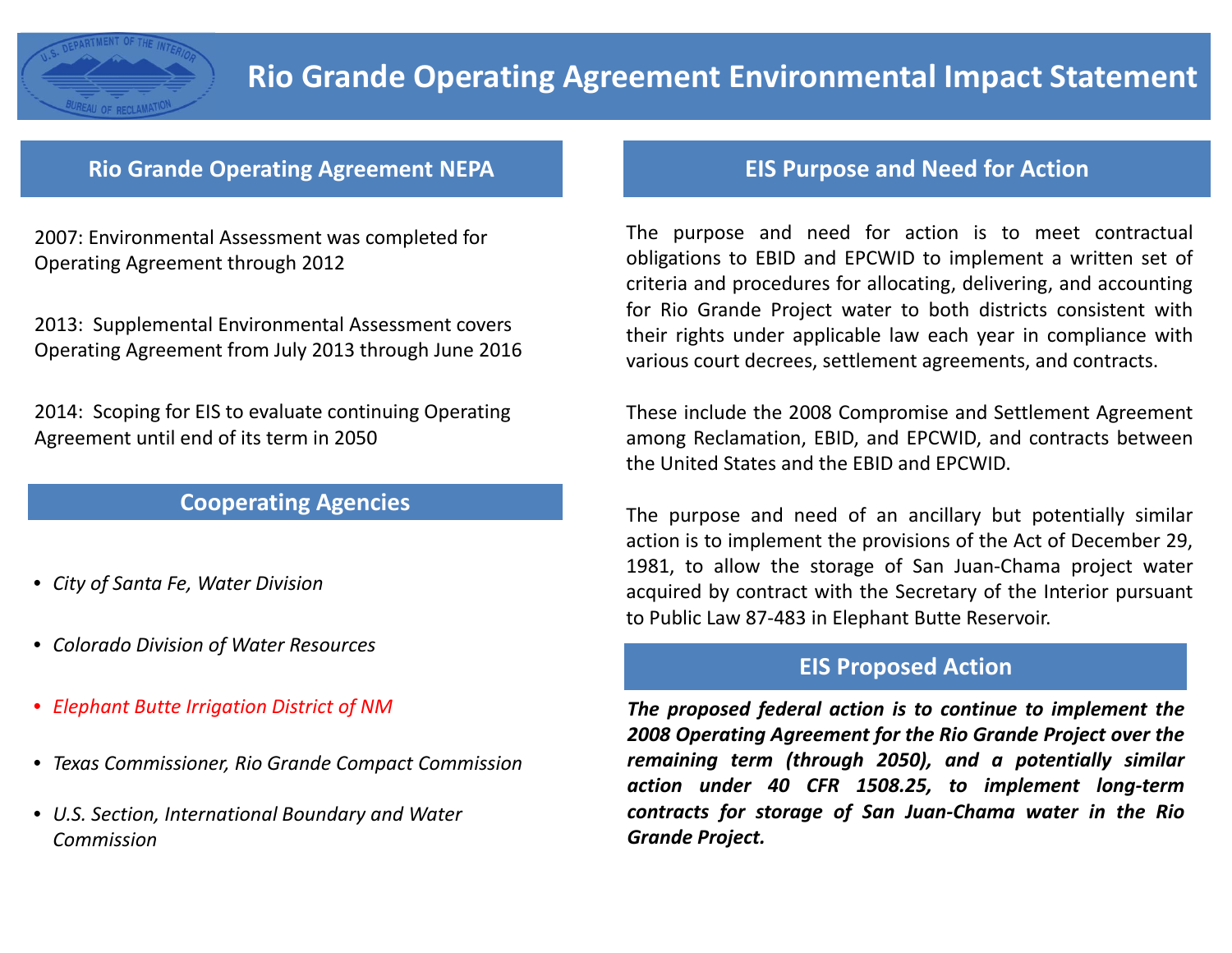

## **Rio Grande Project Operational History**

1889: United States first conducted studies and surveys on location that became Reclamation's Rio Grande Project

1903: Reclamation began construction on facilities that are now the Rio Grande Project

1908: Reclamation's first diversions and operations began (at Leasburg)

1916 – 1979: Reclamation operated all Rio Grande Project storage and irrigation systems in New Mexico and Texas

1979‐2007: Reclamation transferred specific operations to EBID and EPCWID#1 and in 1979 started allocation of water to districts and Mexico through delivery to head gates, not project lands

2008 – present: Reclamation, EBID and EPCWID#1 signed contracts to create detailed operational plan and 50‐year Operating Agreement was signed

## **Rio Grande Project Operating Agreement**

- Was agreed to by Reclamation, EBID and EPCWID#1 to resolve litigation
- Describes how Reclamation allocates Project water to EBID, EPCWID#1, and Mexico
- Is consistent with applicable water rights, state and federal laws, and international treaties
- Promotes water conservation through carryover accounting procedures for unused portion of annual diversion allocations to EBID and EPCWID#1
- Provides for proportional delivery of annual surface water allocations to EBID and EPCWID#1
- Signed February 14, 2008

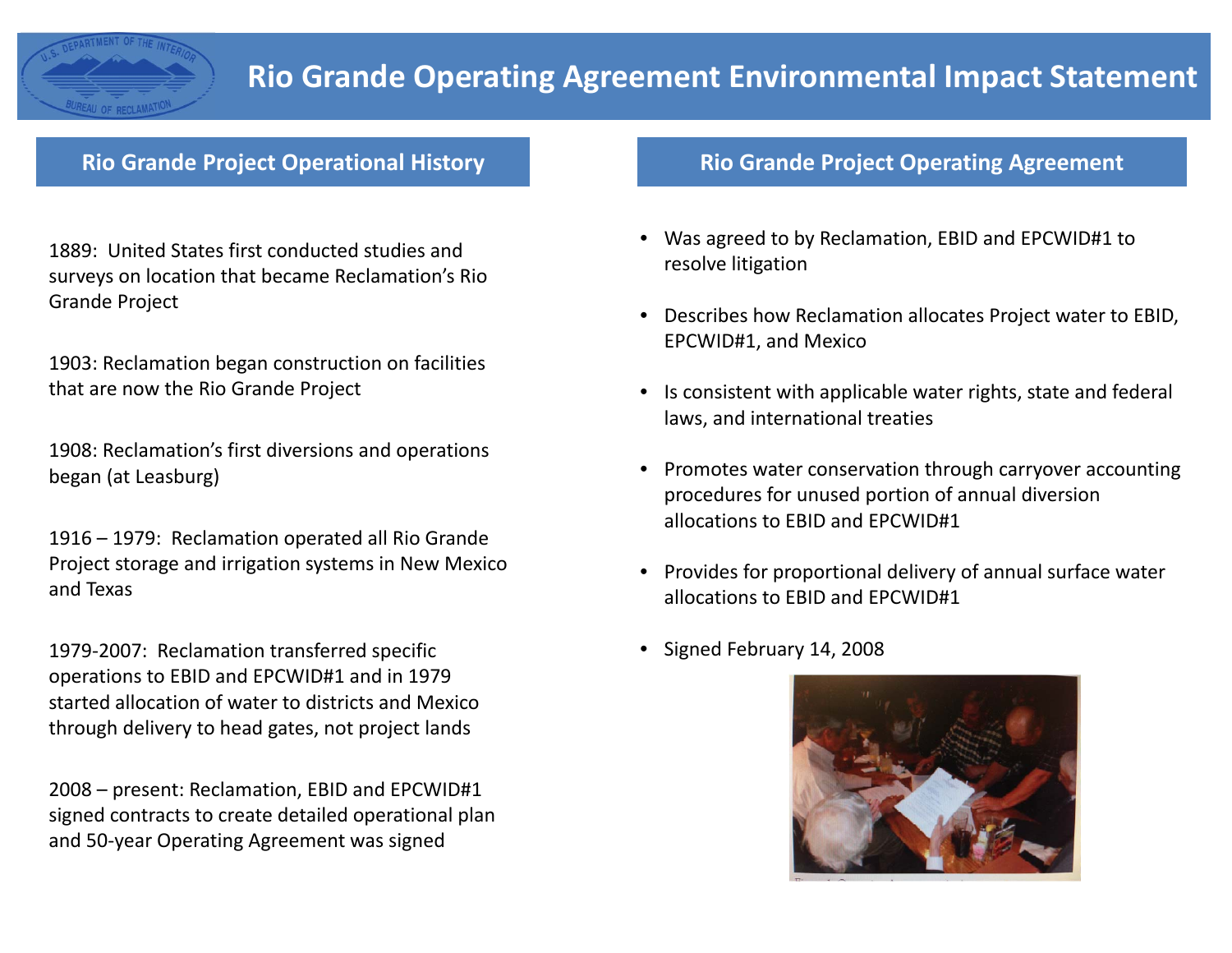

## **Operating Agreement Storage**

#### *Elephant Butte Reservoir*

**EAU OF RECLAMAT** 

Extends 35 miles when full, from River Mile (RM) 1418 to 1383

Extends less than 20 miles when reservoir stage is low

Current storage capacity is 2,024,586 acre‐feet

Authorized for 50,000 acre‐feet recreation pool and for hydropower generation

#### *Caballo Reservoir*

Extends 18 miles when full, from River Mile (RM) 1374 to 1356

Current storage capacity is 324,888 acre‐feet

Authorized for 100,000 acre‐feet of flood control storage managed by USIBWC

Re‐regulates for hydropower releases from Elephant Butte Reservoir





## **Operating Agreement Delivery Points**

Five diversion dams PerchaLeasburg MesillaAmericanInternational

Other points of delivery in the irrigation system La Union East Canal La Union West Canal Three Saints East Lateral



#### **San Juan Chama Project Water Storage**

Authorized by Congressional Act of December 29, 1981, Pub. L. 97‐140, 95 Stat. 1717, providing for storage in Elephant Butte Reservoir (EBR) Two contractors proposing to store up to 50,000 acre‐feet in EBR each year, through 2050; Albuquerque Bernalillo Water Utility Authority & City of Santa Fe